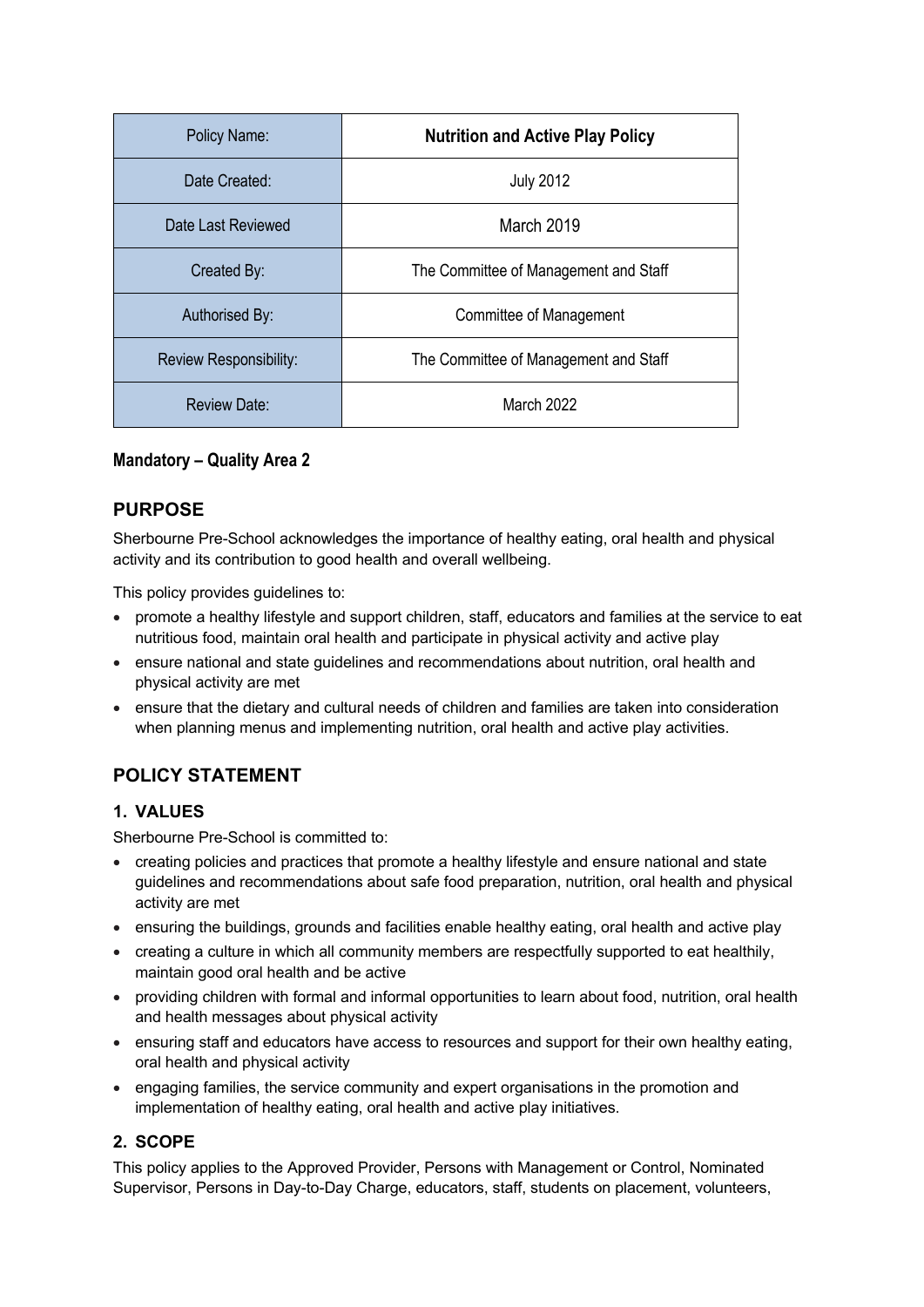families, parents/guardians, children and others attending the programs and activities of Sherbourne Pre-School.

### **3. BACKGROUND AND LEGISLATION**

### **Background**

There are many benefits to promoting a healthy lifestyle in early childhood education and care settings, including the positive impact this has on each child's learning and development. Being made aware of positive eating behaviour, oral hygiene practices and the importance of physical activity from an early age can instil good habits that will remain throughout a person's life. Staff are well placed to build this awareness among children and their families, while respecting lifestyle choices, and cultural and religious values.

As a health promoting service it is recognised that every member of the service impacts on children's health. Children, staff, educators and families can be supported to eat healthily, maintain good oral health and be physically active through teaching and learning opportunities, policies, creating a safe and healthy physical and social environment and developing community links and partnerships.

#### **Nutrition**

The foods we eat provide our body with the nutrients we need to stay healthy. Good nutrition is the balanced eating of a variety of foods, and is especially important for children as they require a large amount of nutrients for growth and development. Research has shown that, when offered a variety of healthy foods, children can and do make good choices. It is also important to provide preschool children with a good foundation in healthy eating, as most children have formed lifelong eating habits before they reach school age.

#### Oral health

Tooth decay is Australia's most prevalent health problem despite being largely preventable. It is important to note that oral health promotion is complementary to promoting healthy eating.

Oral health behaviours have a major influence on children's health and wellbeing and a direct impact on their growth and development. Oral diseases can negatively affect individuals through pain, discomfort, general health and quality of life. Poor oral health can limit a child's capacity in biting, chewing, smiling, speaking, and psychosocial wellbeing. The main oral health condition experienced by children is tooth decay affecting over half of all Australian children, making it five times more prevalent than asthma.

#### Active play

Active play (refer to *Definitions*) develops a strong and healthy body, builds motor and co-ordination skills, creates a sense of wellbeing and helps protect children from disease. Active play is about moving, being and doing.

A strong sense of health and wellbeing, supported by good nutrition, oral health and an active lifestyle, can provide children with confidence, energy and optimism that will contribute to their ability to concentrate, co-operate and learn (*Belonging, Being & Becoming – The Early Years Learning Framework for Australia*, – refer to *Sources*). Learning about healthy lifestyles, including nutrition, oral health and active play, links directly to Outcome 3 in both the *Early Years Learning Framework* and the *Victorian Early Years Learning and Development Framework* (refer to *Sources*).

The Australian Government has guidelines, recommendations and resources for healthy eating and physical activity in early childhood settings including the National Health and Medical Research Council's *Australian Dietary Guidelines* and *Infant Feeding Guidelines*, the *Get Up & Grow: Healthy Eating and Physical Activity for Early Childhood* resources and the *National Physical Activity Recommendations for Children 0-5 Years* (refer to *Sources*). Practical, healthy eating advice is also available to early childhood services and schools via a telephone advice line: the Victorian Healthy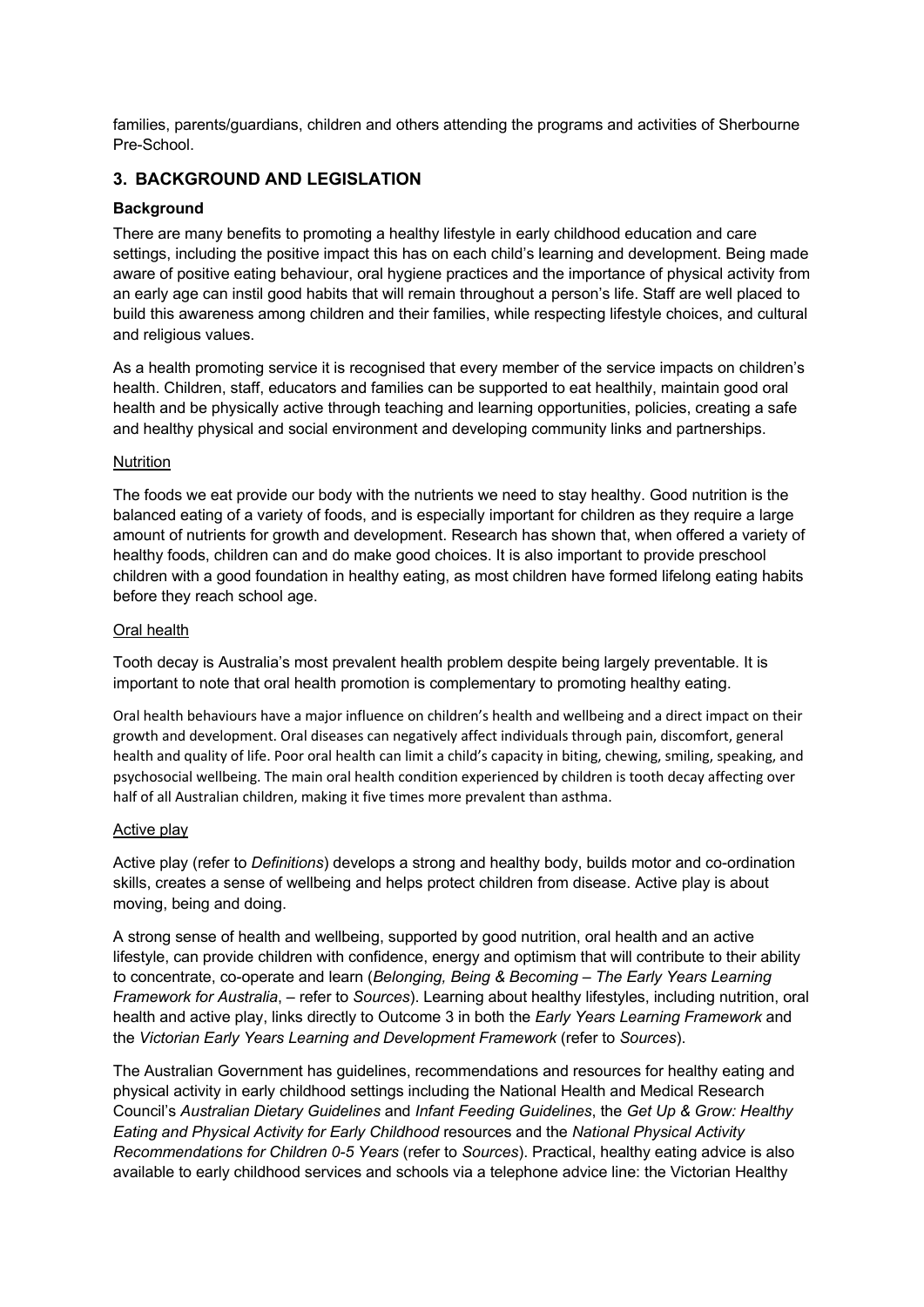Eating Advisory Service (Healthy Eating Advisory Service – refer to *Sources*), run by Nutrition Australia. Early childhood education and care services can also register and implement the *Achievement Program* (refer to *Sources*). This program is designed to create safe, healthy and friendly environments for children, staff educators and families, by promoting physical, mental and social health and wellbeing.

### **Legislation and standards**

Relevant legislation and standards include but are not limited to:

- *Australia New Zealand Food Standards Code*
- *Child Wellbeing and Safety Act 2005* (Vic)
- *Disability Discrimination Act 1992* (Cth)
- *Education and Care Services National Law Act 2010*
- *Education and Care Services National Regulations 2011* including Regulations 77–78, 79–80 (if the service provides food), 168
- *Equal Opportunity Act 2010* (Vic)
- *Food Act 1984* (Vic)
- *National Quality Standard* including Quality Area 2: Children's Health and Safety
- *Occupational Health and Safety Act 2004*

### **4. DEFINITIONS**

The terms defined in this section relate specifically to this policy. For commonly used terms e.g. Approved Provider, Nominated Supervisor, Regulatory Authority etc. refer to the *General Definitions* section of this manual.

**Active play:** Play that involves large muscle-based activities that are essential for a child's social, emotional, cognitive and physical growth and development incorporating:

- child-initiated active play, which is developed by the child through exploration of the outdoor environment, equipment and games
- adult-guided active play which encourages children's physical development through promoting movement skills in a non-competitive environment
- physical activity, which includes sport, incidental exercise and many forms of recreation.

**Adequate supervision**: (In relation to this policy) supervision entails all children (individuals and groups) in all areas of the service, being in sight and/or hearing of an educator at all times including during toileting, sleep, rest and transition routines. Services are required to comply with the legislative requirements for educator-to-child ratios at all times. Supervision contributes to protecting children from hazards that may emerge in play, including hazards created by the equipment used.

Adequate supervision refers to constant, active and diligent supervision of every child at the service. Adequate supervision requires that educators are always in a position to observe each child, respond to individual needs, and immediately intervene if necessary. Variables affecting supervision levels include:

- number, age and abilities of children
- number and positioning of educators
- current activity of each child
- areas in which the children are engaged in an activity (visibility and accessibility)
- developmental profile of each child and of the group of children
- experience, knowledge and skill of each educator
- need for educators to move between areas (effective communication strategies).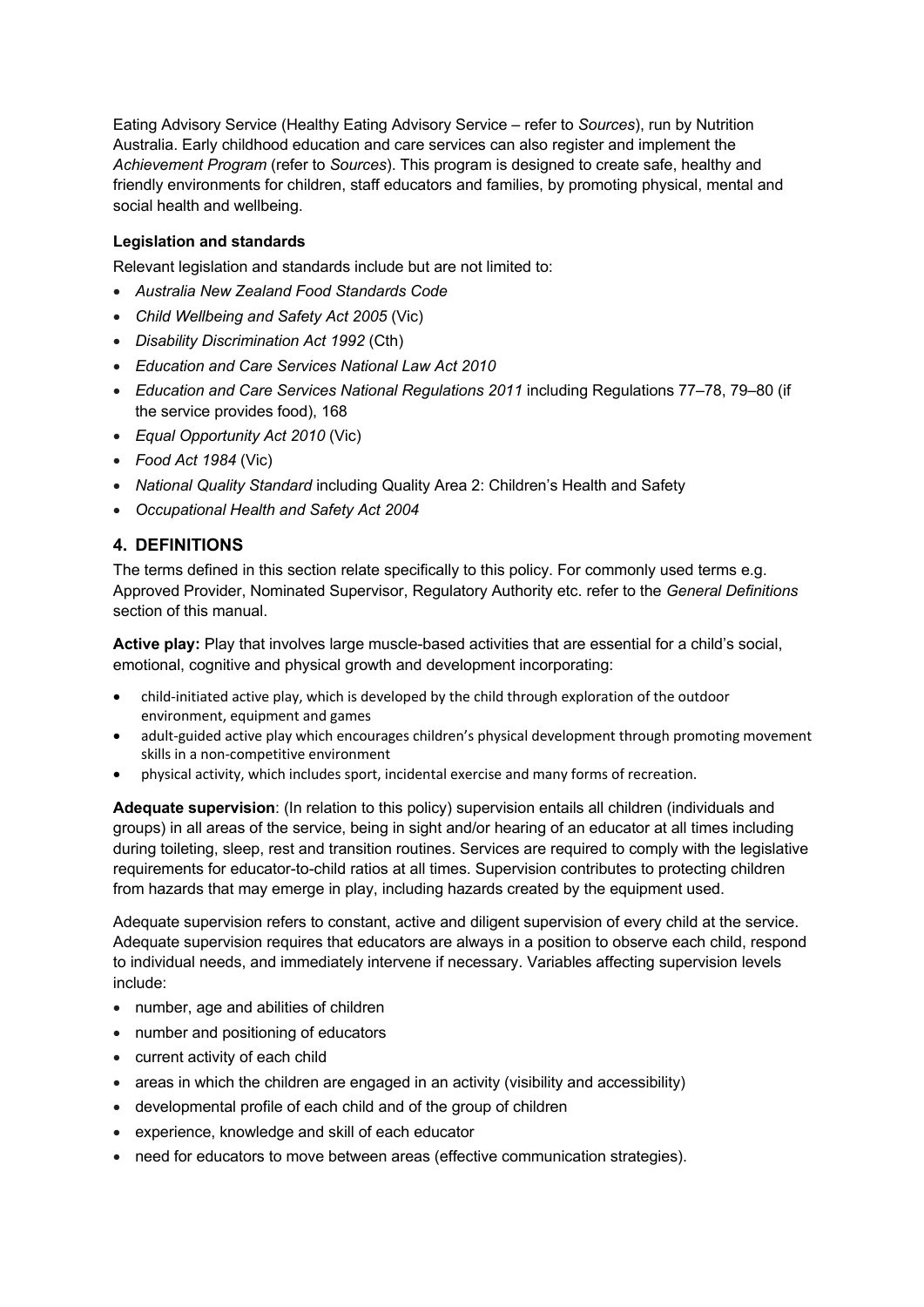**'Discretionary' foods and drinks:** Food and drink items that are high in fat, sugar and salt, and that contain minimal vitamins, minerals or fibre. These can also be referred to as 'sometimes' foods and drinks.

**Healthy eating:** Describes eating patterns that provide all the recommended nutrients for growth and development, and good health and wellbeing, now and in the future. It also refers to preparing, serving and eating food in a way that recognises its importance as a social and cultural activity.

**Nutrition:** The process of providing or receiving nourishing substances.

**Oral health:** The absence of active disease in the mouth. Oral health is fundamental to overall health, wellbeing and quality of life. A healthy mouth enables people to eat, speak and socialise without pain, discomfort or embarrassment.

### **5. 'SOURCES AND RELATED POLICIES**

#### **Sources**

- Australian Research Centre for Population Oral Health 2011 'Dental caries trends in Australian school children' *Australian Dental Journal* Vol 56, pp 227-30
- *Australian Dietary Guidelines* (2013) National Health and Medical Research Council: www.nhmrc.gov.au (Search *Guidelines and publications* under A-Z)
- *Belonging, Being & Becoming – The Early Years Learning Framework for Australia*: www.education.gov.au
- Better Health Channel: www.betterhealth.vic.gov.au
- Cavallini, I and Tedeschi, M (eds) (2008) *The Languages of Food: recipes, experiences, thoughts*. Reggio Children Publications
- Dental Health Services Victoria: www.dhsv.org.au
- Food Safety Victoria, Department of Health and Human Services: www2.health.vic.gov.au/publichealth/food-safety
- Food Standards Australia New Zealand: www.foodstandards.gov.au
- *Get Up & Grow: Healthy Eating and Physical Activity for Early Childhood*: www.health.gov.au
- Healthy Eating Advisory Service: www.heas.health.vic.gov.au
- *Infant Feeding Guidelines* (2013) National Health and Medical Research Council: www.nhmrc.gov.au
- Australian 24-Hour Movement Guidelines for the Early Years (Birth to 5 years): www.health.gov.au
- Nitzke, S, Riley, D, Ramminger, A and Jacobs, G (2010), *Rethinking Nutrition: Connecting Science and Practice in Early Childhood Settings*. Redleaf Press, St Paul, USA
- Oberklaid, F (2004), *Health in Early Childhood Settings: From Emergencies to the Common Cold*. Pademelon Press, NSW
- *Staying Healthy: Preventing infectious diseases in early childhood education and care services* (5th edition, 2013) National Health and Medical Research Council: www.nhmrc.gov.au (Search A-Z listings of all resources and type title into 'Filter by key word')
- *Victorian Early Years Learning and Development Framework*: www.education.vic.gov.au

#### **Service policies**

- *Anaphylaxis Policy*
- *Asthma Policy*
- *Curriculum Development Policy*
- *Dealing with Infectious Diseases Policy*
- *Diabetes Policy*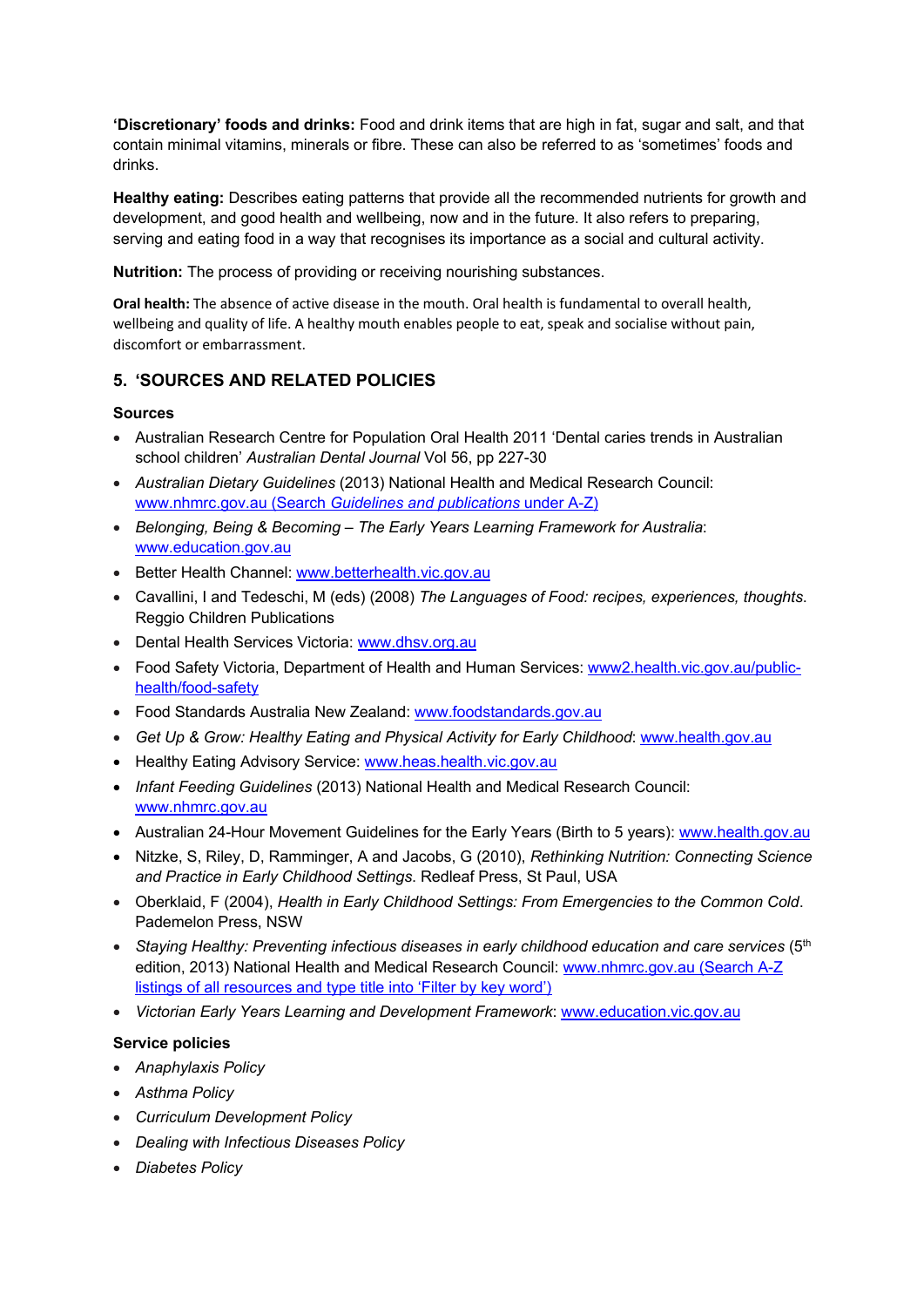- *Excursions and Service Events Policy*
- *Food Safety Policy*
- *Hygiene Policy*
- *Incident, Injury, Trauma and Illness Policy*
- *Inclusion and Equity Policy*
- *Road Safety and Safe Transport Policy*
- *Sun Protection Policy*

# **PROCEDURES**

#### **The Approved Provider and Persons with Management or Control are responsible for:**

- ensuring that the service environment and educational program supports children and families to make healthy choices for eating, oral health and active play (refer to *Definitions*)
- providing ongoing information, resources and support to families, to assist in the promotion of optimum health, including oral health, for young children (refer to *Sources*)
- recognising families, educators and staff as role models and encouraging them to bring/use foods and drinks that are in line with the service's Nutrition, Oral Health and Active Play Policy
- ensuring the implementation of adequate health and hygiene procedures, and safe practices for handling, preparing and storing food, to minimise risks to children being educated and cared for by the service (Regulation 77) (refer to *Hygiene Policy* and *Food Safety Policy*)
- ensuring measures are in place to prevent cross-contamination of any food given to children with diagnosed food allergies and/or diabetes (refer to *Anaphylaxis Policy*, *Asthma Policy*, *Diabetes Policy* and *Food Safety Policy*)
- ensuring that all educators/staff are aware of, and plan for, the dietary needs of all children
- ensuring that fresh drinking water (preferably tap water) is readily available at all times, indoors and outdoors, and reminding children to drink water throughout the day, including at snack/lunch times (Regulation 78(1)(a)) (Only tap water and plain milk are encouraged.)
- ensuring that food and drinks are available to children at frequent and regular intervals throughout the day (Regulation 78(1)(b))
- ensuring educators are supported to access a range of resources to increase their capacity to promote healthy eating, oral health and active play initiatives for children
- ensuring celebrations and other service events promote healthy food options and limit discretionary options
- ensuring service facilities and equipment enable active travel and road safety for children, staff, educators and families
- ensuring space and facilities are available to allow staff and educators to store and prepare healthy food

#### **The Nominated Supervisor and Persons in Day-to-Day Charge are responsible for:**

- ensuring that the service environment and the educational program supports children and families to learn about and make healthy choices for eating, oral health and active play
- embedding opportunities to learn about healthy eating and oral health and the importance of physical activity in the educational program, throughout the year
- ensuring oral hygiene practices are undertaken at the service where appropriate
- ensuring the implementation of adequate health and hygiene procedures, and safe practices for handling, preparing and storing food, to minimise risks to children being educated and cared for by the service (Regulation 77) (refer to *Hygiene Policy* and *Food Safety Policy*)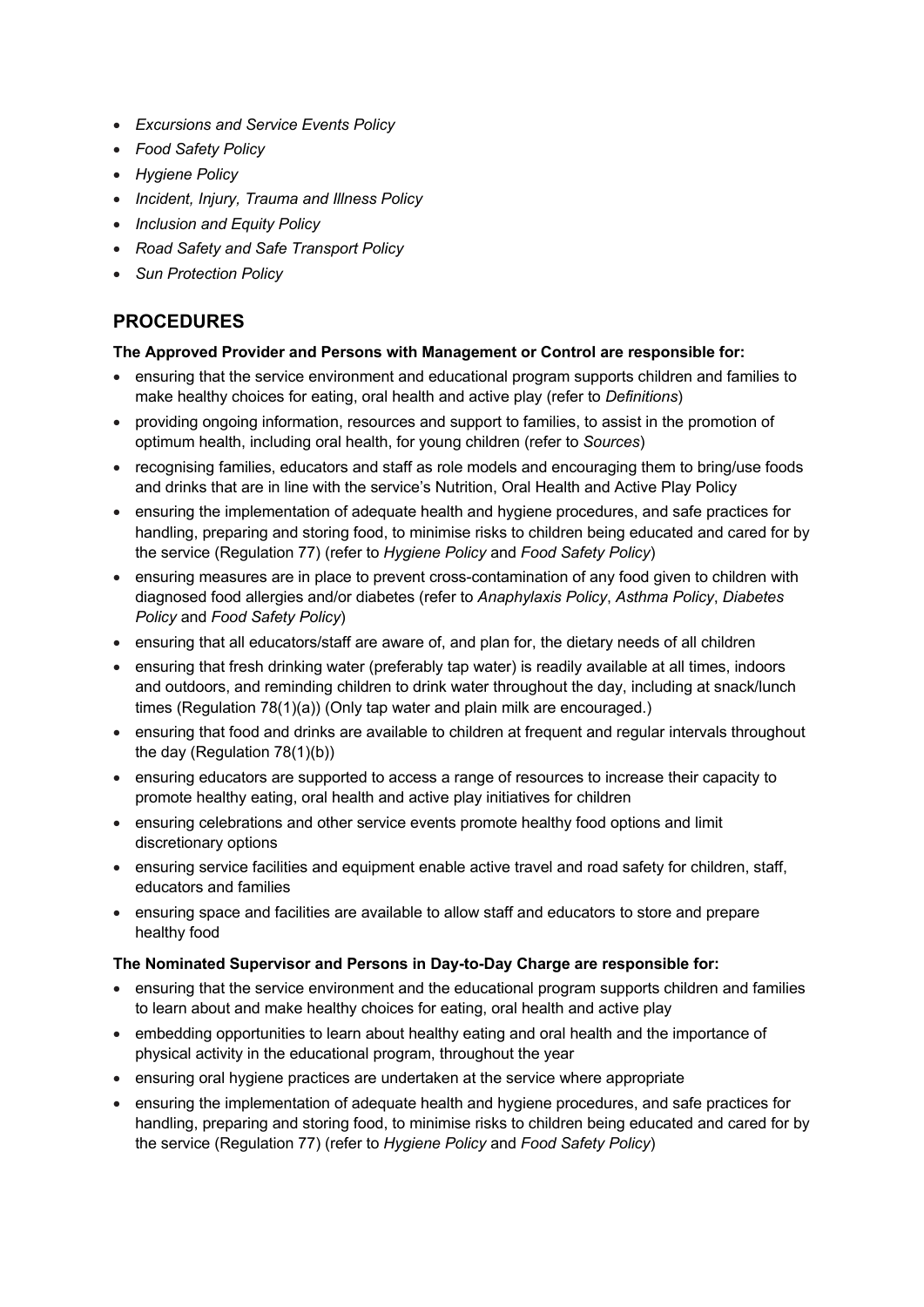- ensuring that all educators/staff are aware of a child's food allergies and/or other medical conditions on enrolment or on initial diagnosis
- ensuring measures are in place to prevent cross-contamination of any food given to children with diagnosed food allergies and/or diabetes (refer to *Anaphylaxis Policy*, *Asthma Policy*, *Diabetes Policy* and *Food Safety Policy*)
- ensuring that all educators/staff are aware of, and plan for, the dietary needs of all children
- ensuring that fresh drinking water (preferably tap water) is readily available at all times, indoors and outdoors, and reminding children to drink water throughout the day, including at snack/lunch times (Regulation 78(1)(a)). (Only tap water and plain milk are encouraged.)
- ensuring that food and drinks are available to children at frequent and regular intervals throughout the day (Regulation 78(1)(b))
- ensuring that age-appropriate adult-guided and child-initiated active play is planned on a daily basis across all age groups
- ensuring that cultural and religious practices/requirements of families are accommodated to support children's learning and development
- developing and reviewing guidelines for celebrations, fundraising activities and other service events in consultation with educators, staff, parents/guardians and families to focus on healthy alternatives
- providing families with information and strategies to promote healthy eating, oral health and active play and how to access relevant services (including local dental clinics)
- developing links with local and regional health services, community organisations and businesses that provide expertise, resources and support for healthy eating, oral health and active play
- ensuring educators are supported to access resources, tools and professional learning to enhance their knowledge and capacity to develop adult guided and child initiated active play experiences and promote healthy eating and oral health
- considering this policy when organising excursions, service events and any sponsorship or marketing opportunities
- ensuring the layout of the grounds and buildings is inclusive of the diversity and abilities of all children and encourages physical activity and movement
- ensuring recommendations about physical activity and screen time from the Australian 24-Hour Movement Guidelines for the Early Years (Birth to 5 Years) are met
- supporting active travel to and from the service

#### **All educators/staff are responsible for:**

- complying with the service's *Nutrition, Oral Health and Active Play Policy* and with the *Food Safety Act*
- being aware of a child's food allergies and/or other medical conditions on enrolment at the service or on initial diagnosis
- implementing measures to prevent cross-contamination of any food given to children with diagnosed food allergies and/or diabetes (refer to *Anaphylaxis Policy*, *Asthma Policy*, *Diabetes Policy* and *Food Safety Policy*)
- being aware of, and planning for, the dietary needs of all children
- ensuring that the service environment and the educational program supports children and families to make healthy choices for eating, oral health and active play
- discussing healthy eating choices with children and introducing the concept of 'sometimes' and everyday foods and drinks
- providing a variety of cooking and food experiences that support children to develop food literacy and positive habits relating to food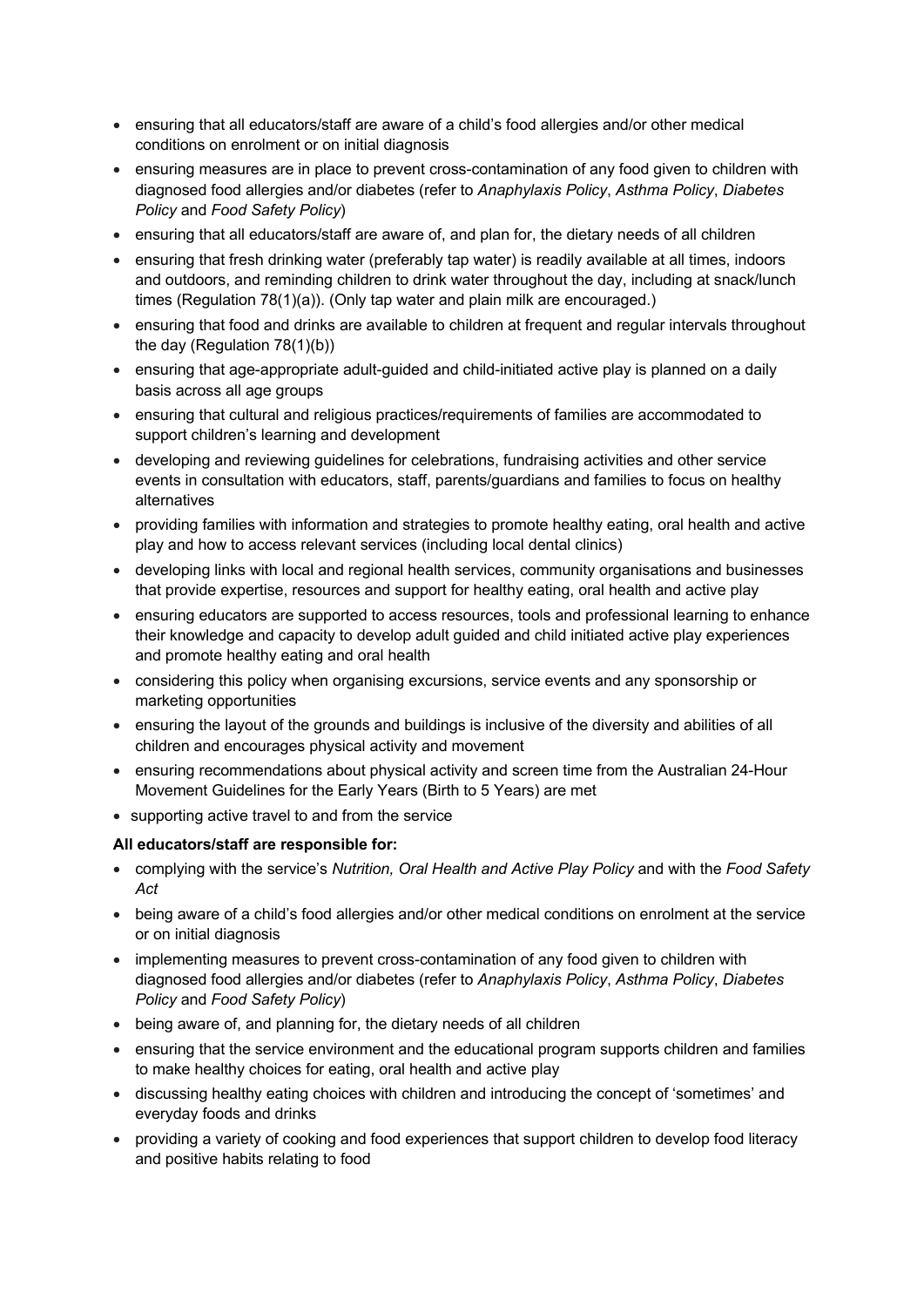- role-modelling positive eating, drinking and physical activity behaviours and promoting a healthy relationship with food
- ensuring that food and drink are not used as an incentive, bribe or reward at any time
- exploring and discussing diverse cultural, religious, social and family lifestyles
- considering this policy when organising excursions and service events
- supporting students and volunteers to comply with this policy while at the service
- keeping parents/guardians informed of current information relating to healthy eating, oral health and active play
- ensuring that fresh drinking water (preferably tap water) is readily available at all times indoors and outdoors, and reminding children to drink regularly throughout the day, including at snack/meal times
- ensuring that children can readily access their own clearly labelled drink containers (where this is a service practice)
- providing food and drinks at regular intervals, and encouraging children to actively participate in, and enjoy, snack/meal times without feeling rushed
- providing a positive eating environment and sitting and interacting with children at meal times
- encouraging children to be independent at snack/meal times e.g. opening lunchboxes, pouring drinks, self-feeding, serving and using utensils in a culturally-sensitive way
- providing opportunities for children to learn about, and develop skills for oral health through the educational program, including age-appropriate tooth brushing
- providing adequate supervision (refer to *Definitions*) for all children at all times, including at meal times
- ensuring children are not sedentary or inactive for more than 1 hour at a time, with the exception of sleeping
- supporting children to develop collaboration skills during play
- planning and providing active play and movement experiences that are age-appropriate, inclusive of diversity and abilities and support children to develop fundamental movement skills
- considering opportunities for children to be physically active indoors, particularly in adverse weather conditions
- ensuring screen based activities do not exceed the recommendations in the Australian 24-Hour Movement Guidelines for the Early Years (birth to 5 years)
- providing age-appropriate traffic safety education, including pedestrian and passenger safety to both children and parents/guardians at the service
- promoting safe behaviour through daily practice as part of the program.

#### **Parents/guardians are responsible for:**

- complying with the requirements of this policy
- providing details of specific nutritional/dietary requirements, including the need to accommodate cultural or religious practices or food allergies, on their child's enrolment form, and discussing these with the Nominated Supervisor prior to the child's commencement at the service, and if requirements change over time (refer to *Anaphylaxis Policy*, *Asthma Policy* and *Diabetes Policy*)
- communicating regularly with educators/staff regarding children's specific nutritional requirements and dietary needs, including food preferences
- encouraging their child/ren to drink an adequate amount of water (preferably tap water), and discouraging 'discretionary' drinks
- providing healthy, nutritious food for snacks/meals, including fruits and vegetables in line with the service's *Nutrition, Oral Health and Active Play* policy, where applicable